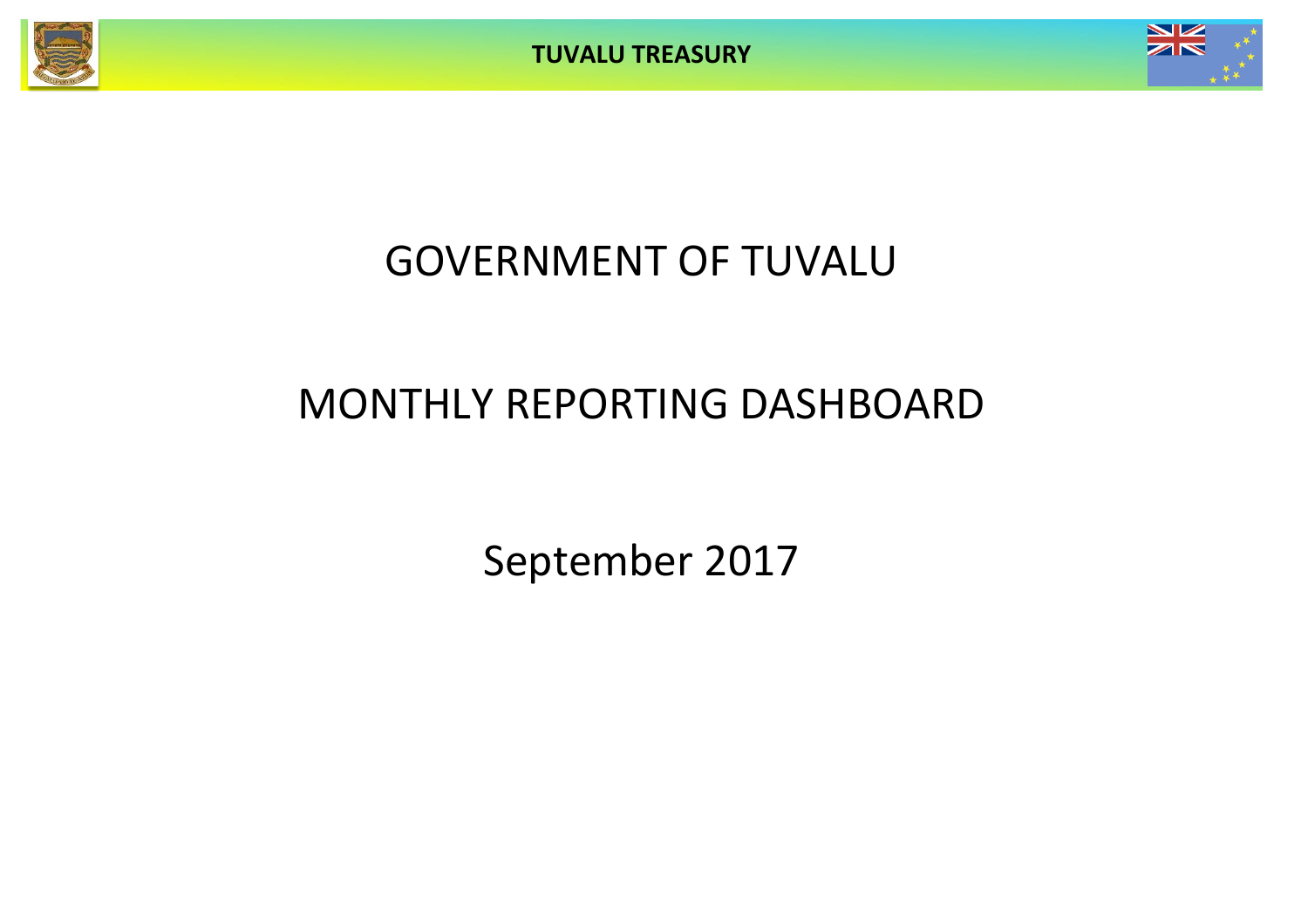

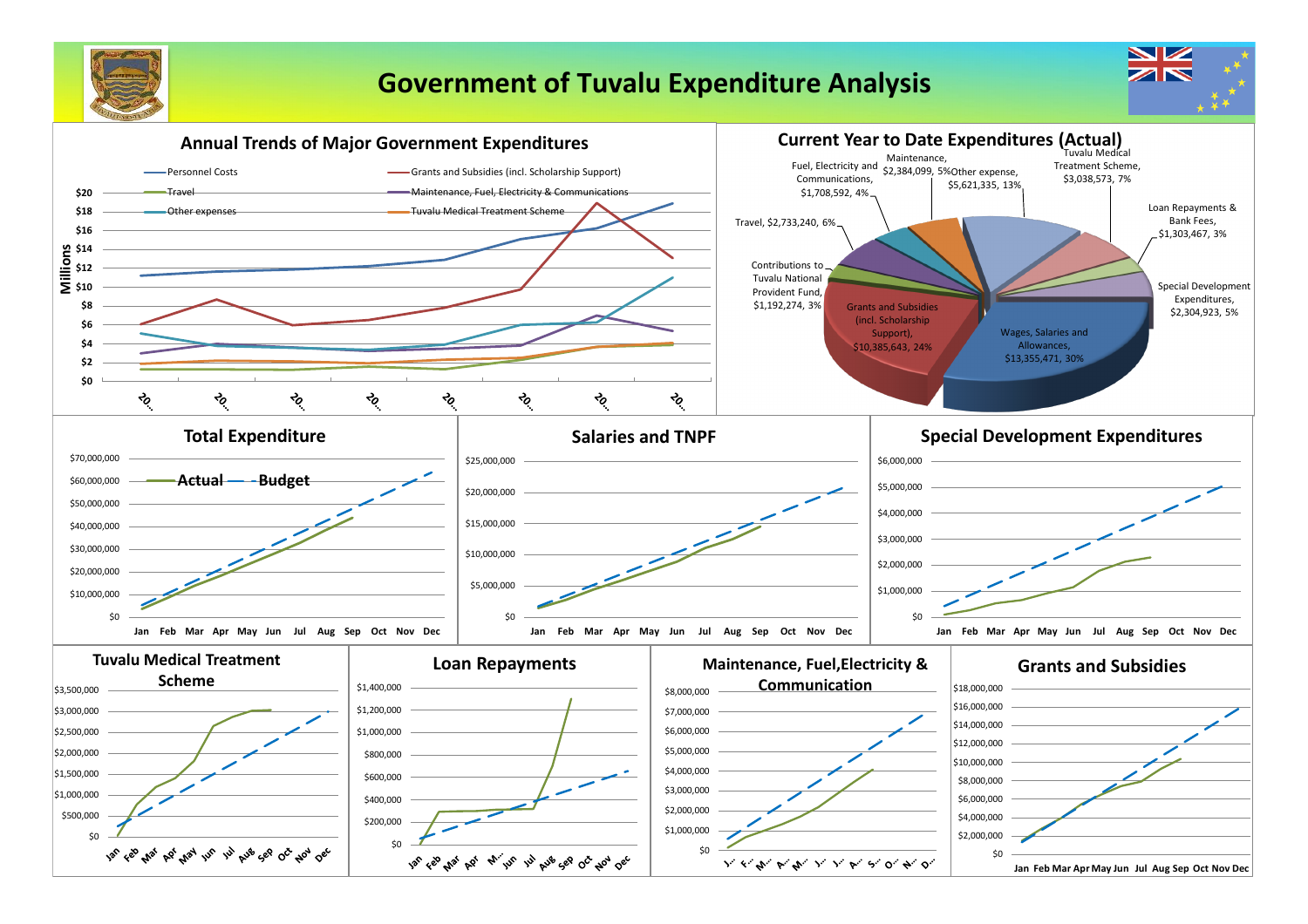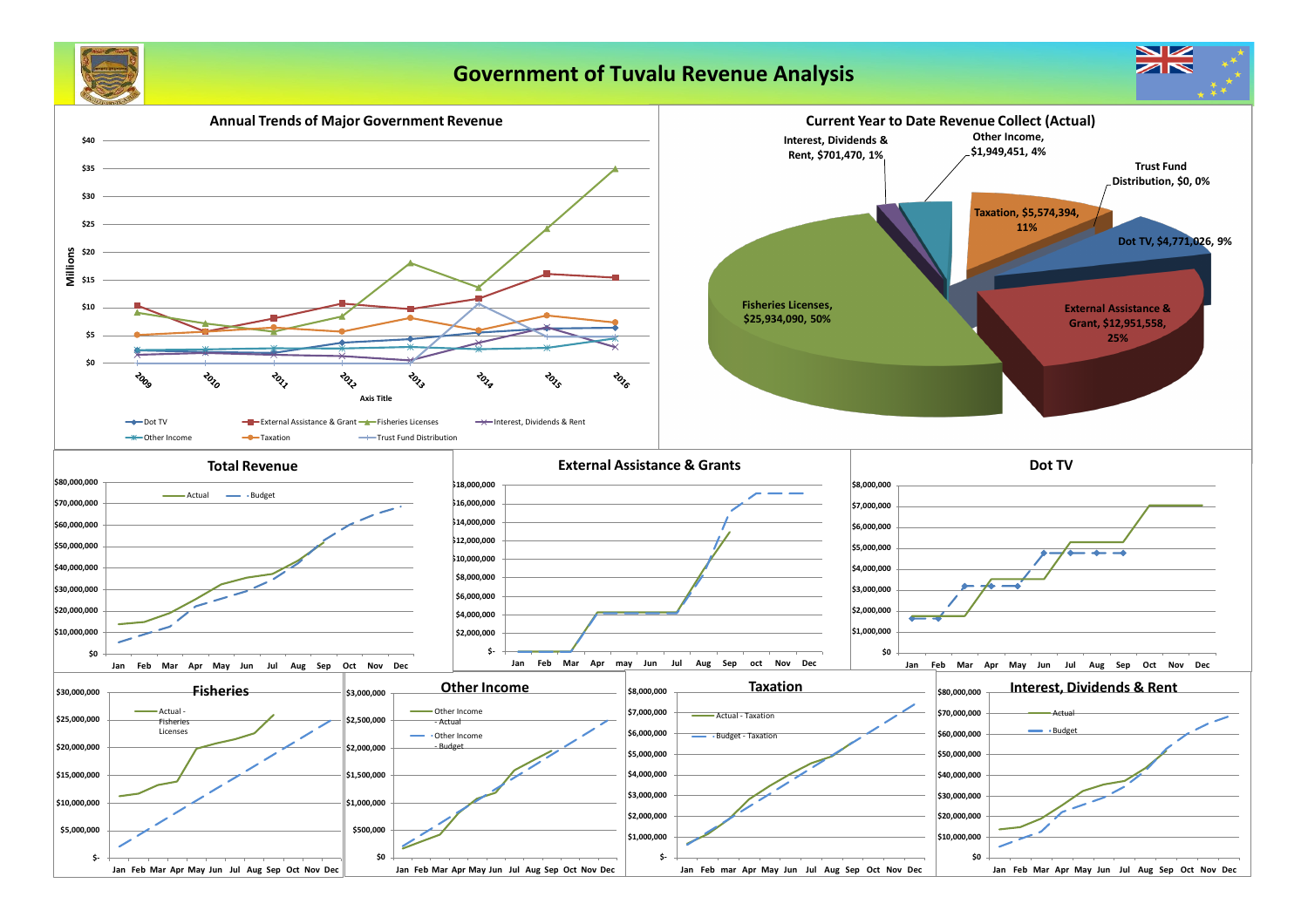### **MONTHLY STATEMENT OF RECEIPTS AND PAYMENTS BY NATURE OF EXPENSE FOR THE PERIOD ENDED 9/30/2017**

|                                                                      | <b>Year to Date</b>  | Year to Date         | Year to Date              | January          | February              | March             | April              | May               | June                                        | July             | August           | September          | October                     | November            | December                     | <b>Actual + Forecast</b> | 2017 Budget          | Variance                |
|----------------------------------------------------------------------|----------------------|----------------------|---------------------------|------------------|-----------------------|-------------------|--------------------|-------------------|---------------------------------------------|------------------|------------------|--------------------|-----------------------------|---------------------|------------------------------|--------------------------|----------------------|-------------------------|
|                                                                      | <b>Actual</b>        | Budget &             | Variance                  | Actual           | Actual                | Actual            | Actual             | Actual            | Actual                                      | Actual           | Actual           | Actual             | Forecast                    | Forecast            | Forecast                     | <b>Full Year</b>         | <b>Full Year</b>     | Forecast &              |
|                                                                      |                      | Supplementary        |                           |                  |                       |                   |                    |                   |                                             |                  |                  |                    |                             |                     |                              |                          |                      | <b>Budget</b>           |
| <b>RECEIPTS</b><br><b>Taxation</b>                                   |                      |                      |                           |                  |                       |                   |                    |                   |                                             |                  |                  |                    |                             |                     |                              |                          |                      |                         |
| Income Tax                                                           | 1,696,494            | 1,267,497            | 428,997                   | 194,175          | 159,086               | 193,906           | 128,852            | 206,568           | 193,582                                     | 228,512          | 154,726          | 237,087            | 140,833                     | 140,833             | 140,833                      | 2,118,993                | 1,689,996            | 428,997                 |
| Company Tax                                                          | 653,586              | 1,736,253            | ,082,667                  | 5,583            | 1,641                 | 75,342            | 527,257            | 10,252            | 9,500                                       | - 0              |                  | 24,011             | 192,917                     | 192,917             | 192,917                      | 1,232,337                | 2,315,004            | (1,082,667)             |
| <b>Tuvalu Consumption Taxes</b>                                      | 1,270,676            | 1,036,089            | 234,587                   | 170,934          | 161,323               | 189,341           | 97,896             | 150,690           | 127,414                                     | 123,810          | 65,967           | 183,302            | 115,121                     | 115,121             | 115,121                      | 1,616,039                | 1,381,452            | 234,587                 |
| Import Duty & Excise                                                 | 1,697,558<br>147,336 | 1,261,989            | 435,569<br>40,371         | 270,438          | 135,020<br>8,113      | 223,713           | 130,715<br>11,866  | 255,863<br>19,885 | 232,414<br>15,807                           | 131,494          | 100,309<br>6,961 | 217,591            | 140,221<br>11,885           | 140,221<br>11,885   | 140,221<br>11,885            | 2,118,221<br>182,991     | 1,682,652<br>142,620 | 435,569<br>40,371       |
| Import Levy<br><b>Other Taxes</b>                                    | 108,245              | 106,965<br>141,750   | (33, 505)                 | 23,005<br>4,896  | 3,273                 | 20,118<br>1,500   | 83,076             | 2,634             | 1,400                                       | 19,257<br>6,184  | 4,781            | 22,323<br>500      | 15,750                      | 15,750              | 15,750                       | 155,495                  | 189,000              | (33,505)                |
|                                                                      | 5,573,894            | 5,550,543            | 23,351                    | 669,032          | 468,456               | 703,920           | 979,662            | 645,893           | 580,116                                     | 509,257          | 332,744          | 684,814            | 616,727                     | 616,727             | 616,727                      | 7,424,075                | 7,400,724            | 23,351                  |
| <b>Interest, Dividends and Rent</b>                                  |                      |                      |                           |                  |                       |                   |                    |                   |                                             |                  |                  |                    |                             |                     |                              |                          |                      |                         |
| <b>Interest and Dividends</b>                                        | 464,423              | 950,000              | (485, 577)                | (24, 530)        | 38,240                | 144,360           | 160,691            | 54,785            | (54, 273)                                   | (5, 577)         | 64,131           | 86,596             | 50,000                      | 1,433,862           | 50,000                       | 1,998,285                | 2,483,862            | (485, 577)              |
| Lease, rent and hire                                                 | 237,046<br>701,470   | 237,240<br>1,187,240 | (194)<br>(485, 770)       | 42,322<br>17,793 | 13,112<br>51,351      | 22,185<br>166,545 | 24,205<br>184,896  | 37,959<br>92,743  | 908<br>(53, 365)                            | 33,632<br>28,055 | 12,258<br>76,389 | 50,465<br>137,061  | 26,360<br>76,360            | 26,360<br>1,460,222 | 26,360<br>76,360             | 316,126<br>2,314,412     | 316,320<br>2,800,182 | (194)<br>(485, 770)     |
| <b>Other Government Charges</b>                                      |                      |                      |                           |                  |                       |                   |                    |                   |                                             |                  |                  |                    |                             |                     |                              |                          |                      |                         |
| <b>Fisheries Licenses</b>                                            | 25,934,090           | 18,753,831           | 7,180,259                 | 10,688,013       | 702,706               | 1,848,187         | 617,963            | 5,938,746         | 963,507                                     | 749,072          | 1,098,424        | 3,327,471          | 2,083,759                   | 2,083,759           | 2,083,759                    | 32,185,367               | 25,005,108           | 7,180,259               |
| <b>Vessel Registrations</b>                                          | 444,985              | 600,381              | (155, 396)                | $\mathbf 0$      | - 0                   |                   | 245,461            | -0                | C                                           | 199,524          |                  |                    | 66,709                      | 66,709              | 66,709                       | 645,112                  | 800,508              | (155, 396)              |
| Marine Services (Nivaga II & Manu Folau)<br>Stevedoring and Wharfage | 398,954<br>393,097   | 307,314<br>142,830   | 91,640<br>250,267         | 70,674<br>31,296 | 30,345<br>37,154      | 42,647<br>37,930  | 43,389<br>48,162   | 61,874<br>31,686  | 28,435<br>17,925                            | 37,194<br>23,310 | 58,835<br>73,847 | 25,560<br>91,787   | 34,146<br>15,870            | 34,146<br>15,870    | 34,146<br>15,870             | 501,392<br>440,707       | 409,752<br>190,440   | 91,640<br>250,267       |
| .TV                                                                  | 4,771,026            | 5,288,463            | (517, 437)                | 1,639,342        | - 0                   | 1,551,344         | $\Omega$           | $\Omega$          | 1,580,340                                   | - 0              |                  |                    | 1,762,821                   | - 0                 |                              | 6,533,847                | 7,051,284            | (517, 437)              |
| Provision of Goods and Services                                      | 486,599              | 543,231              | (56, 632)                 | 40,180           | 32,256                | 29,590            | 47,689             | 156,986           | 37,396                                      | 67,057           | 33,755           | 41,689             | 60,359                      | 60,359              | 60,359                       | 667,676                  | 724,308              | (56, 632)               |
| <b>Other Charges</b>                                                 | 226,317              | 289,710              | (63, 393)                 | 24,338           | 27,213                | 15,446            | 9,735              | 12,608            | 23,808                                      | 80,224           | 13,599           | 19,344             | 32,190                      | 32,190              | 32,190                       | 322,887                  | 386,280              | (63, 393)               |
|                                                                      | 32,655,067           | 25,925,760           | 6,729,307                 | 12,493,844       | 829,674               | 3,525,145         | 1,012,400          | 6,201,898         | 2,651,411                                   | 1,156,382        | 1,278,461        | 3,505,851          | 4,055,854                   | 2,293,033           | 2,293,033                    | 41,296,987               | 34,567,680           | 6,729,307               |
| <b>External Assistance and Grants</b><br>ROC                         | 8,330,630            | 8,333,333            | (2,703)                   | 0                |                       |                   | 215,580            |                   | 0                                           |                  |                  | 4,115,050          |                             | 0                   |                              | 8,330,630                | 8,333,333            | (2,703)                 |
| AusAID (CIF)                                                         |                      |                      |                           |                  |                       |                   |                    |                   | $\mathbf 0$                                 |                  |                  |                    | 1,500,000                   |                     |                              | 1,500,000                | 1,500,000            |                         |
| New Zealand (CIF)                                                    |                      |                      |                           |                  |                       |                   |                    |                   |                                             |                  |                  |                    | 500,000                     |                     |                              | 500,000                  | 500,000              |                         |
| World Bank, IMF, ADB                                                 | 4,561,274            | 6,794,868            | (2, 233, 594)             | $\Omega$         | - 0                   |                   |                    |                   | $\overline{0}$                              |                  | 4,561,274        |                    |                             |                     |                              | 4,561,274                | 6,794,868            | (2, 233, 594)           |
| <b>Other Donors</b>                                                  | 59,654<br>12,951,558 | 15,128,201           | 59,654<br>(2, 176, 643)   | 17,682<br>17,682 | 253<br>253            | 24,095<br>24,095  | 3,749<br>4,219,329 | 8,036<br>8,036    | 634<br>634                                  |                  | 4,561,274        | 5,206<br>4,120,256 | 2,000,000                   | $\mathbf{0}$        |                              | 59,654<br>14,951,558     | 17,128,201           | 59,654<br>(2, 176, 643) |
| TTF Distribution to CIF                                              |                      | 5,024,997            | (5,024,997)               | $\Omega$         |                       |                   |                    | $\Omega$          | $\Omega$                                    |                  |                  |                    | 558,333                     | 558,333             | 558,333                      | 1,674,999                | 6,699,996            | (5,024,997)             |
| <b>Total Receipts</b>                                                | 51,881,988           | 52,816,741           | (934, 753)                | 13,198,350       | 1,349,735             | 4,419,705         | 6,396,287          | 6,948,570         | 3,178,797                                   | 1,693,695        | 6,248,868        | 8,447,982          | 7,307,274                   | 4,928,315           | 3,544,453                    | 67,662,030               | 68,596,783           | (934, 753)              |
| <b>PAYMENTS</b>                                                      |                      |                      |                           |                  |                       |                   |                    |                   |                                             |                  |                  |                    |                             |                     |                              |                          |                      |                         |
| <i><b>Operations</b></i>                                             |                      |                      |                           |                  |                       |                   |                    |                   |                                             |                  |                  |                    |                             |                     |                              |                          |                      |                         |
| Wages, Salaries, and Employee Benefits                               | 13,355,471           | 19,171,955           | 5,816,483                 | 1,341,882        | 1,221,016             | 1,529,956         | 1,327,016          | 1,382,334         | 1,388,343                                   | 1,977,025        | 1,340,291        | 1,847,608          | 1,617,051                   | 1,617,051           | 1,617,051                    | 18,206,623               | 19,404,608           | 1,197,985               |
| <b>Contributions to Tuvalu National Provident Fund</b>               | 1,192,274            | 1,555,744            | 363,470                   | 114,993          | 110,891               | 132,462           | 124,930            | 118,759           | 119,591                                     | 187,198          | 119,097          | 164,355            | 128,382                     | 128,382             | 128,382                      | 1,577,419                | 1,540,580            | (36, 839)               |
| Travel                                                               | 2,733,240            | 3,934,890            | 1,201,649                 | 258,083          | 366,060               | 191,342           | 200,407            | 430,805           | 301,749                                     | 306,989          | 375,472          | 302,333            | 239,997                     | 239,997             | 239,997                      | 3,453,232                | 2,879,965            | (573, 267)              |
| Telephone and Internet                                               | 137,066              | 179,098              | 42,031                    | 14,012           | 39,738                | 10,752            | 8,776              | 13,935            | 15,180                                      | 16,482           | 9,995            | 8,197              | 14,599                      | 14,599              | 14,599                       | 180,864                  | 175,189              | (5,674)                 |
| Maintenance                                                          | 2,384,099            | 5,758,119            | 3,374,020                 | 78,525           | 181,252               | 168,196           | 149,839            | 232,133           | 198,843                                     | 503,317          | 423,896          | 448,098            | 425,250                     | 425,250             | 425,250                      | 3,659,849                | 5,103,001            | 1,443,152               |
| <b>Advertising and Provisions</b>                                    | 997,966              | 1,320,446            | 322,480                   | 61,309           | 80,004                | 131,286           | 105,255            | 66,281            | 142,834                                     | 84,512           | 165,004          | 161,479            | 96,057                      | 96,057              | 96,057                       | 1,286,136                | 1,152,682            | (133, 454)              |
| Fuel and Oil                                                         | 1,071,655            | 1,276,880            | 205,225                   | 130,997          | 174,132               | 81,122            | 121,210            | 130,989           | 162,977                                     | 122,340          | 63,527           | 84,362             | 103,780                     | 103,780             | 103,780                      | 1,382,994                | 1,245,356            | (137, 639)              |
| Supplies and Equipment                                               | 3,486,119            | 6,978,298            | 3,492,179                 | 30,301           | 108,881               | 415,734           | 464,262            | 708,725           | 282,956                                     | 331,113          | 769,635          | 374,510            | 535,843                     | 535,843             | 535,843                      | 5,093,647                | 6,430,115            | 1,336,468               |
| Electricity                                                          | 499,870              | 877,147              | 377,277                   | (84, 340)        | 144,506               | 59,568            | 49,882             | 7,174             | 101,738                                     | 2,489            | 157,500          | 61,353             | 74,428                      | 74,428              | 74,428                       | 723,156                  | 893,142              | 169,986                 |
| Senior Citizen Scheme / Pension                                      | 271,247              | 398,688              | 127,441                   | 31,899           | 29,449                | 29,869            | 29,589             | 30,499            | 29,519                                      | 31,104           | 30,639           | 28,679             | 33,225                      | 33,225              | 33,225                       | 370,922                  | 398,700              | 27,778                  |
| <b>TMTS (Tuvalu Medical Treatment Scheme)</b>                        | 3,038,573            | 3,390,969            | 352,396                   | 22,920           | 752,232               | 418,490           | 210,771            | 415,976           | 836,518                                     | 219,705          | 146,525          | 15,436             | 250,333                     | 250,333             | 250,333                      | 3,789,573                | 3,004,000            | (785, 573)              |
| Land & Property Rent                                                 | 866,003              | 1,138,919            | 272,916                   | 35,686           | 27,544                | 727,281           | 12,913             | 35,196            | 20,494                                      | 3,533            | 3,357            |                    | 97,201                      | 97,201              | 97,201                       | 1,157,605                | 1,166,407            | 8,802                   |
|                                                                      | 30,033,586           | 45,981,153           | 15,947,567                | 2,036,268        | 3,235,705             | 3,896,060         | 2,804,849          | 3,572,806         | 3,600,743                                   | 3,785,808        | 3,604,936        | 3,496,411          | 3,616,145                   | 3,616,145           | 3,616,145                    | 40,882,022               | 43,393,745           | 2,511,723               |
| <b>Grants and Subsidies</b>                                          |                      |                      |                           |                  |                       |                   |                    |                   |                                             |                  |                  |                    |                             |                     |                              |                          |                      |                         |
| <b>Grants and Subsidies</b>                                          | 4,198,596            | 5,085,688            | 887,093                   | 822,167          | 849,295               | 490,115           | 492,740            | 338,262           | 359,896                                     | 285,299          | 449,005          | 111,817            | 446,514                     | 446,514             | 446,514                      | 5,538,137                | 5,358,164            | (179, 972)              |
| Outer Island Projects (SDE)                                          | 1,984,102            | 2,837,056            | 852,954                   | 5,870            | 39,093                | 7,969             | 728,139            | 43,170            | 47,542                                      | 26,466           | 507,043          | 578,811            | 240,000                     | 240,000             | 240,000                      | 2,704,102                | 2,880,000            | 175,898                 |
| Other SDEs                                                           | 24,586               | 25,000               | 414                       | 550              | 10,862                | 20                | 292                | 12,162            | C                                           |                  |                  | 700                | 2,083                       | 2,083               | 2,083                        | 30,836                   | 25,000               | (5,836)                 |
| Scholarships and Support                                             | 3,685,930            | 6,385,444            | 2,699,515                 | 586,998          | 356,396               | 646,518           | 247,368            | 419,659           | 517,160                                     | 124,465          | 408,900          | 378,466            | 541,613                     | 541,613             | 541,613                      | 5,310,767                | 6,499,350            | 1,188,583               |
| Contribution to Japan Grant Counterpart Fund                         |                      | 14,147               | 14,147                    | $\Omega$         | - 0                   |                   |                    |                   | $\Omega$                                    |                  |                  |                    | 23,237                      | 23,237              | 23,237                       | 69,712                   | 278,847              | 209,135                 |
| <b>Overseas Contributions</b>                                        | 517,016              | 652,895              | 135,879                   | 65.745           | 73,700                | 33,032            | 18,572             | 238,715           | 12,186                                      | 43.034           | 32,092           | (61)               | 71,791                      | 71,791              | 71,791                       | 732,389                  | 861,492              | 129,103                 |
|                                                                      | 10,410,229           | 15,000,231           | 4,590,002                 | 1,481,330        | 1,329,346             | 1,177,653         | 1,487,110          | 1,051,968         | 936,785                                     | 479,264          | 1,397,040        | 1,069,733          | 1,325,238                   | 1,325,238           | 1,325,238                    | 14,385,943               | 15,902,853           | 1,516,911               |
| Loans and Interest                                                   |                      |                      |                           |                  |                       |                   |                    |                   |                                             |                  |                  |                    |                             |                     |                              |                          |                      |                         |
| <b>Interest and Bank Charges</b>                                     | 24,833               | 220,232              | 195,399                   | 2,739            | 2,707                 | 3,641             | 3,054              | 2,598             | 3,011                                       | 2,246            | 2,315            | 2,522              | 21,853                      | 21,853              | 21,853                       | 90,391                   | 262,232              | 171,841                 |
| Guarantees                                                           | 600,000              | 600,000              |                           | $\mathbf 0$      | - 0                   |                   |                    | $\Omega$          | $\mathbf 0$                                 |                  |                  | 600,000            | $\Omega$                    | $\Omega$            |                              | 600,000                  | $\Omega$             | (600,000)               |
| Loan Repayment                                                       | 678,634              | 678,633              |                           |                  | 289,342               |                   |                    | 9,000             |                                             |                  | 380,292          |                    | 53,357                      | 53,357              | 53,357                       | 838,704                  | 640,281              | (198, 423)              |
| <b>Capital Expenditures</b>                                          | 1,303,467            | 1,498,865            | 195,399                   | 2,739            | 292,048               | 3,641             | 3,054              | 11,598            | 3,011                                       | 2,246            | 382,607          | 602,522            | 75,209                      | 75,209              | 75,209                       | 1,529,095                | 902,513              | (626, 582)              |
| Purchase/construction of assets                                      | 2,280,337            | 6,876,345            | 4,596,00                  | 103,429          | 163,120               | 263,808           | 118,130            | 251,456           | 230,448                                     | 635,230          | 350,881          | 163,836            | 472,726                     | 472,726             | 472,726                      | 3,698,515                | 5,672,711            | 1,974,196               |
|                                                                      | 2,280,337            | 6,876,345            | 4,596,008                 | 103,429          | 163,120               | 263,808           | 118,130            | 251,456           | 230,448                                     | 635,230          | 350,881          | 163,836            | 472,726                     | 472,726             | 472,726                      | 3,698,515                | 5,672,711            | 1,974,196               |
| <b>Transfer to TTF</b>                                               |                      | 5,000,000            | 5,000,00                  | $\Omega$         |                       |                   |                    |                   |                                             |                  |                  |                    | 416,667                     | 416,667             | 416,667                      | 1,250,000                | 5,000,000            |                         |
|                                                                      |                      |                      |                           |                  |                       |                   |                    |                   |                                             |                  |                  |                    |                             |                     |                              |                          |                      | 3,750,000               |
| <b>Total Payments</b>                                                | 44,027,619           | 74,356,594           | 30,328,97                 | 3,623,766        | 5,020,219             | 5,341,163         | 4,413,144          | 4,887,828         | 4,770,987                                   | 4,902,547        | 5,735,464        | 5,332,502          | 5,905,985                   | 5,905,985           | 5,905,985                    | 61,745,574               | 70,871,822           | 9,126,248               |
| <b>NET SURPLUS / (DEFICIT)</b>                                       | 7,854,369            |                      | $(21,539,853)$ 29,394,222 |                  | 9,574,584 (3,670,484) | (921, 458)        |                    |                   | 1,983,143 2,060,743 (1,592,190) (3,208,853) |                  |                  |                    | 513,404 3,115,479 1,401,289 |                     | $(977, 670)$ $(2, 361, 532)$ | 5,916,456                | (2, 275, 039)        | 8,191,495               |
| <b>FORECAST CASH POSITION</b><br>\$M                                 | 31.9                 |                      |                           | 33.6             | 29.9                  | 29.0              | 31.0               | 33.0              | 31.5                                        | 28.2             | 28.8             | 31.9               | 33.3                        | 32.3                | 29.9                         |                          |                      |                         |
| Consolidated Investment Fund                                         | 27,885,962           |                      |                           |                  |                       |                   |                    |                   |                                             |                  |                  |                    |                             |                     |                              |                          |                      |                         |
| <b>General Current Account</b>                                       | 3,991,703            |                      |                           |                  |                       |                   |                    |                   |                                             |                  |                  |                    |                             |                     |                              |                          |                      |                         |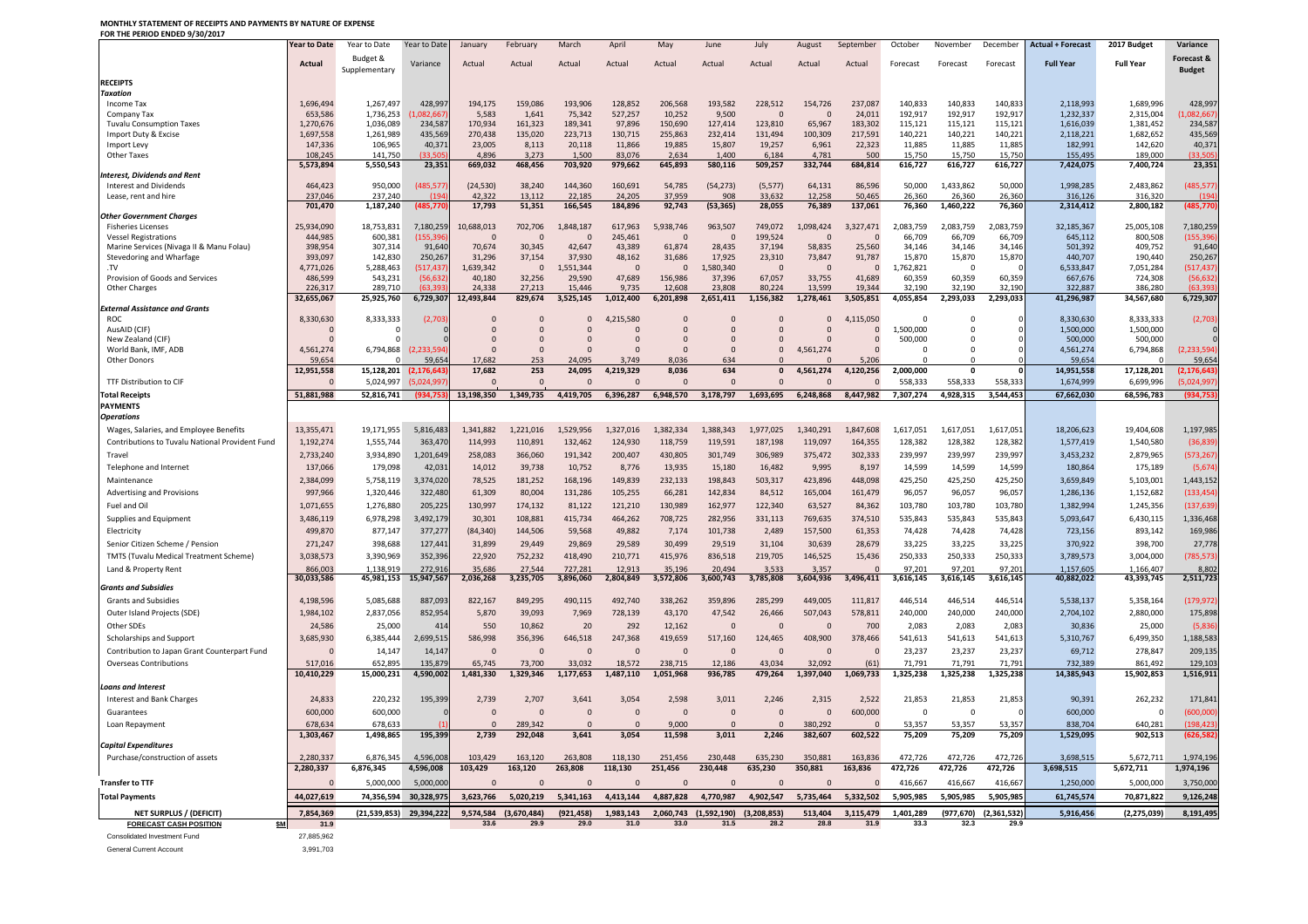|                                                        | <b>Year to Date</b>    |              | <b>Year to Date</b>    |              | <b>Year to Date</b>  |               | 2017                   |               |
|--------------------------------------------------------|------------------------|--------------|------------------------|--------------|----------------------|---------------|------------------------|---------------|
|                                                        | <b>Actual</b>          |              | <b>Budget</b>          |              | Variance             |               | <b>Budget</b>          |               |
| <b>RECEIPTS</b><br><b>Taxation</b>                     |                        |              |                        |              |                      |               |                        |               |
| Income Tax                                             | 1,696,494              |              | 1,267,497              |              | 428,997              |               | 1,689,996              |               |
| Company Tax                                            | 653,586                |              | 1,736,253              |              | (1,082,667)          |               | 2,315,004              |               |
| <b>Tuvalu Consumption Tax</b>                          | 1,270,676              |              | 1,036,089              |              | 234,587              |               | 1,381,452              |               |
| Import Duty & Excise                                   | 1,697,558              |              | 1,261,989              |              | 435,569              |               | 1,682,652              |               |
| Import Levy                                            | 147,336                |              | 106,965                |              | 40,371               |               | 142,620                |               |
| <b>Other Taxes</b>                                     | 108,245                |              | 141,750                |              | (33, 505)            |               | 189,000                |               |
|                                                        |                        | 5,573,894    |                        | 5,550,543    |                      | 23,351        |                        | 7,400,724     |
| Interest, Dividends and Rent                           |                        |              |                        |              |                      |               |                        |               |
| <b>Interest and Dividends</b>                          | 464,423                |              | 950,000                |              | (485, 577)           |               | 2,483,862              |               |
| Lease, rent and hire                                   | 237,046                |              | 237,240                |              | (194)                |               | 316,320                |               |
|                                                        |                        | 701,470      |                        | 1,187,240    |                      | (485, 770)    |                        | 2,800,182     |
| <b>Other Government Charges</b>                        |                        |              |                        |              |                      |               |                        |               |
| <b>Fisheries Licenses</b>                              | 25,934,090             |              | 18,753,831             |              | 7,180,259            |               | 25,005,108             |               |
| <b>Vessel Registrations</b>                            | 444,985                |              | 600,381                |              | (155, 396)           |               | 800,508                |               |
| Marine Services (Nivaga II & Manu Folau)               | 398,954                |              | 307,314                |              | 91,640               |               | 409,752                |               |
| Stevedoring and Wharfage                               | 393,097                |              | 142,830                |              | 250,267              |               | 190,440                |               |
| .TV                                                    | 4,771,026              |              | 5,288,463              |              | (517, 437)           |               | 7,051,284              |               |
| Provision of Goods and Services                        | 486,599                |              | 543,231                |              | (56, 632)            |               | 724,308                |               |
| Other Charges                                          | 226,317                |              | 289,710                |              | (63, 393)            |               | 386,280                |               |
| <b>External Assistance and Grants</b>                  |                        | 32,655,067   |                        | 25,925,760   |                      | 6,729,307     |                        | 34,567,680    |
| <b>ROC</b>                                             | 8,330,630              |              | 8,333,333              |              | (2,703)              |               | 8,333,333              |               |
| AusAID (CIF)                                           |                        |              | 0                      |              | 0                    |               | 1,500,000              |               |
| New Zealand (CIF)                                      |                        |              | 0                      |              | $\Omega$             |               | 500,000                |               |
| World Bank, IMF, ADB                                   | 4,561,274              |              | 6,794,868              |              | (2, 233, 594)        |               | 6,794,868              |               |
| <b>Other Donors</b>                                    | 59,654                 |              | 0                      |              | 59,654               |               | $\Omega$               |               |
|                                                        |                        | 12,951,558   |                        | 15,128,201   |                      | (2, 176, 643) |                        | 17,128,201    |
|                                                        |                        |              |                        |              |                      |               |                        |               |
| TTF Distribution to CIF                                | 0                      | $\mathbf{0}$ | 5,024,997              | 5,024,997    | (5,024,997)          | (5,024,997)   | 6,699,996              | 6,699,996     |
| <b>Total Receipts</b>                                  |                        | 51,881,988   |                        | 52,816,741   |                      | (934, 753)    |                        | 68,596,783    |
|                                                        |                        |              |                        |              |                      |               |                        |               |
| <b>IPAYMENTS</b>                                       |                        |              |                        |              |                      |               |                        |               |
| <b>Operations</b>                                      |                        |              |                        |              |                      |               |                        |               |
| Wages, Salaries, and Employee Benefits                 | 13,355,471             |              | 19,171,955             |              | 5,816,483            |               | 19,404,608             |               |
| <b>Contributions to Tuvalu National Provident Fund</b> | 1,192,274              |              | 1,555,744              |              | 363,470              |               | 1,540,580              |               |
| Travel                                                 | 2,733,240              |              | 3,934,890              |              | 1,201,649            |               | 2,879,965              |               |
| Telephone and Internet                                 | 137,066                |              | 179,098                |              | 42,031               |               | 175,189                |               |
| Maintenance                                            | 2,384,099              |              | 5,758,119              |              | 3,374,020            |               | 5,103,001              |               |
| <b>Advertising and Provisions</b><br>Fuel and Oil      | 997,966                |              | 1,320,446              |              | 322,480              |               | 1,152,682              |               |
| Supplies and Equipment                                 | 1,071,655<br>3,486,119 |              | 1,276,880<br>6,978,298 |              | 205,225<br>3,492,179 |               | 1,245,356<br>6,430,115 |               |
| Electricity                                            | 499,870                |              | 877,147                |              | 377,277              |               | 893,142                |               |
| Senior Citizen Scheme / Pension                        | 271,247                |              | 398,688                |              | 127,441              |               | 398,700                |               |
| <b>TMTS (Tuvalu Medical Treatment Scheme)</b>          | 3,038,573              |              | 3,390,969              |              | 352,396              |               | 3,004,000              |               |
| Land & Property Rent                                   | 866,003                |              | 1,138,919              |              | 272,916              |               | 1,166,407              |               |
|                                                        |                        | 30,033,586   |                        | 45,981,153   |                      | 15,947,567    |                        | 43,393,745    |
| <b>Grants and Subsidies</b>                            |                        |              |                        |              |                      |               |                        |               |
| <b>Grants and Subsidies</b>                            | 4,198,596              |              | 5,085,688              |              | 887,093              |               | 5,358,164              |               |
| Outer Island Projects (SDE)                            | 1,984,102              |              | 2,837,056              |              | 852,954              |               | 2,880,000              |               |
| Other SDEs                                             | 24,586                 |              | 25,000                 |              | 414                  |               | 25,000                 |               |
| Scholarships and Support                               | 3,685,930              |              | 6,385,444              |              | 2,699,515            |               | 6,499,350              |               |
| Contribution to Japan Grant Counterpart Fund           | ŋ                      |              | 14,147                 |              | 14,147               |               | 278,847                |               |
| <b>Overseas Contributions</b>                          | 517,016                |              | 652,895                |              | 135,879              |               | 861,492                |               |
|                                                        |                        | 10,410,229   |                        | 15,000,231   |                      | 4,590,002     |                        | 15,902,853    |
| <b>Loans and Interest</b>                              |                        |              |                        |              |                      |               |                        |               |
| Interest and Bank Charges                              | 24,833                 |              | 220,232                |              | 195,399              |               | 262,232                |               |
| Guarantees                                             | 600,000                |              | 600,000                |              | $\mathbf 0$          |               | $\Omega$               |               |
| Loan Repayment                                         | 678,634                |              | 678,633                |              | (1)                  |               | 640,281                |               |
| <b>Capital Expenditures</b>                            |                        | 1,303,467    |                        | 1,498,865    |                      | 195,399       |                        | 902,513       |
| Purchase/construction of assets                        | 2,280,337              |              | 6,876,345              |              | 4,596,008            |               | 5,672,711              |               |
|                                                        |                        | 2,280,337    |                        | 6,876,345    |                      | 4,596,008     |                        | 5,672,711     |
|                                                        |                        |              |                        |              |                      |               |                        |               |
| <b>Transfer to TTF</b>                                 | 0                      | 0            | 5,000,000              | 5,000,000    | 5,000,000            | 5,000,000     | 5,000,000              | 5,000,000     |
|                                                        |                        |              |                        |              |                      |               |                        |               |
|                                                        |                        |              |                        |              |                      |               |                        |               |
|                                                        |                        |              |                        |              |                      |               |                        |               |
| <b>Total Payments</b>                                  |                        | 44,027,619   |                        | 74,356,594   |                      | 30,328,975    |                        | 70,871,822    |
|                                                        |                        |              |                        |              |                      |               |                        |               |
| <b>NET SURPLUS / (DEFECIT)</b>                         |                        | 7,854,369    |                        | (21,539,853) |                      | 29,394,222    |                        | (2, 275, 039) |

## **MONTHLY STATEMENT OF RECEIPTS AND PAYENTS BY NATURE OF EXPENSE FOR THE PERIOD ENDED 9/30/2017**